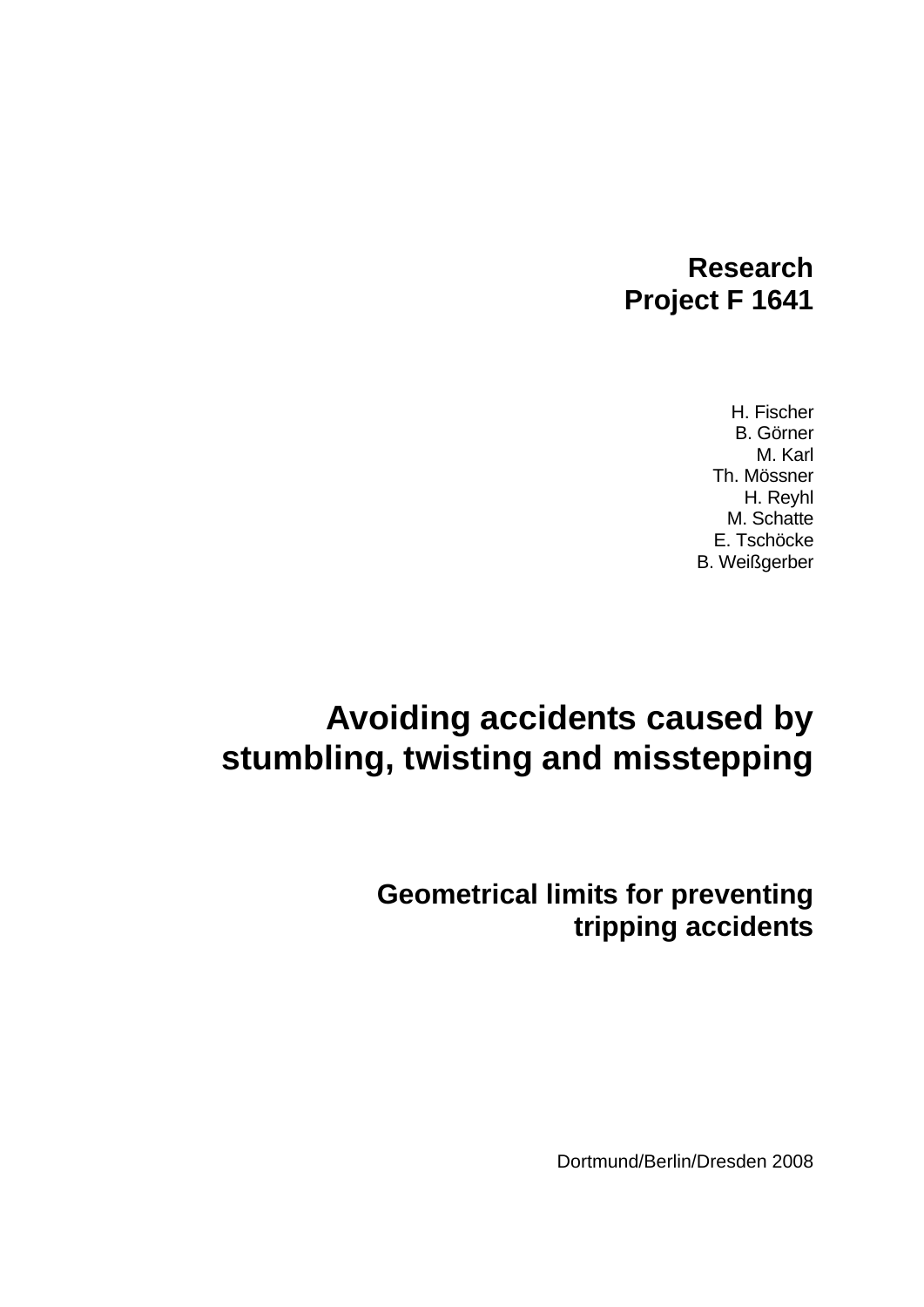This publication is an extract from the final report of a project "Investigation of influencing factors on stumbling and twisting"  $-$  Project F 1641  $-$  of the Federal Insti tute for Occupational Safety and Health.

| Authors:   | Dipl.-Ing. Matthias Karl<br><b>Holger Reyhl</b><br>Dr.-Ing. Martin Schatte | Dr.-Ing. Hugo Fischer (Project Leader)<br>Dipl.-Chem. Bettina Görner<br>Dipl.-Ing. Thomas Mössner<br>Dipl.-Ing. Evelyn Tschöcke<br>Dipl.-Psych. Barbara Weißgerber                                                                |
|------------|----------------------------------------------------------------------------|-----------------------------------------------------------------------------------------------------------------------------------------------------------------------------------------------------------------------------------|
| Publisher: |                                                                            | Federal Institute for Occupational Safety and Health<br>Friedrich-Henkel-Weg 1-25, 44149 Dortmund, Germany<br>Telephone: +49 231 9071-0<br>Telefax: +49 231 9071-2454<br>E-Mail: poststelle@baua.bund.de<br>Internet: www.baua.de |
|            | Berlin:                                                                    | Nöldnerstr. 40-42, 10317 Berlin, Germany<br>Telephone: +49 30 51548-0<br>Telefax: +49 30 51548-4170                                                                                                                               |
|            | Dresden:                                                                   | Proschhübelstr. 8, 01099 Dresden, Germany<br>Telephone: +49 351 5639-50<br>Telefax: +49 351 5639-5210                                                                                                                             |
|            |                                                                            | All rights reserved, including photomechanical reproduction and<br>the reprinting of extracts.                                                                                                                                    |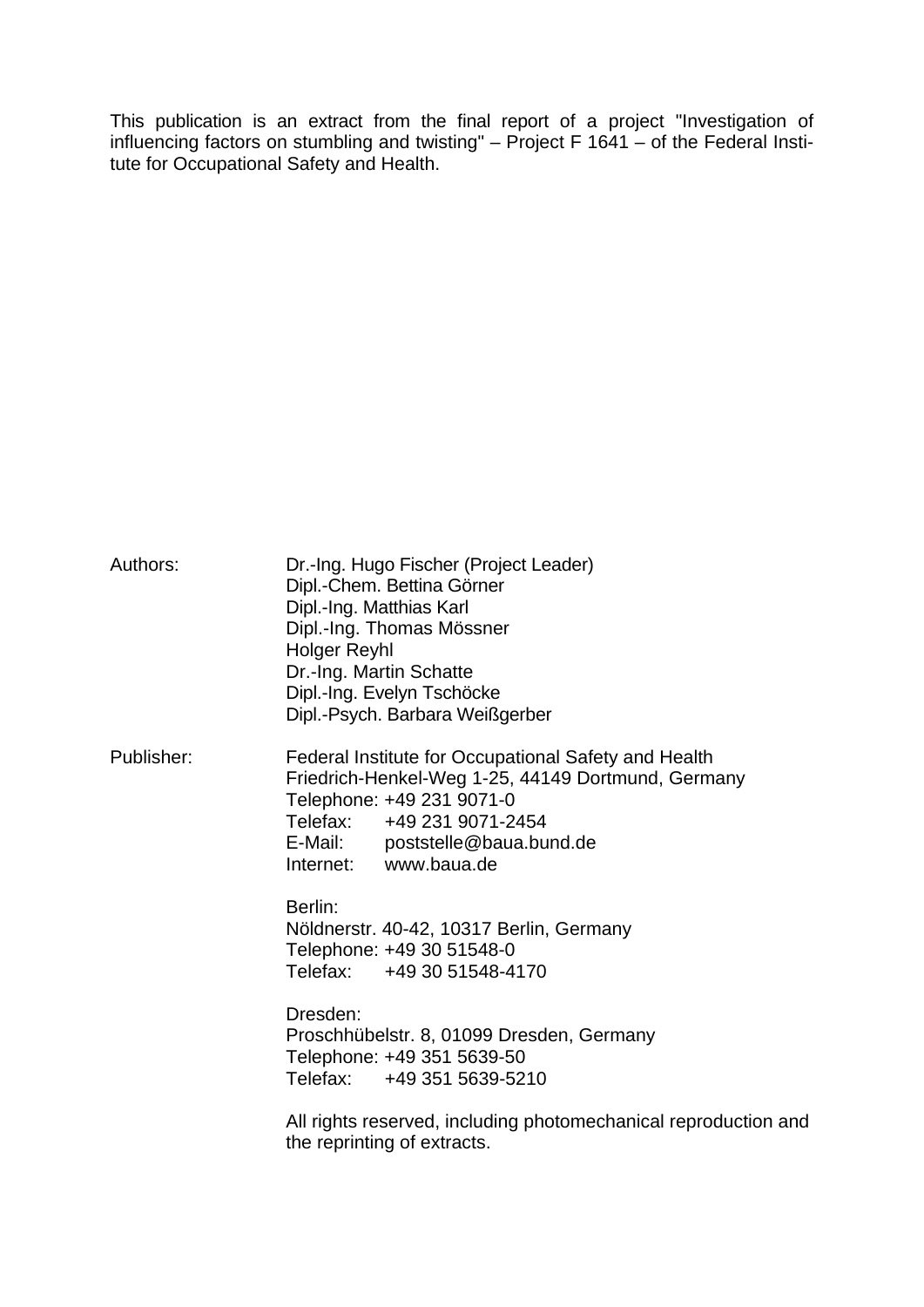#### **Geometrical limits for preventing tripping accidents**

This paper is a summary of chapter 4 on the report of project 1641 "Avoiding accidents caused by stumbling, twisting and misstepping".

The investigation of the international limits for the design of floors and stairs was done with the aim to collect data for the prevention of tripping accidents. Sources for the data were the Internet and personal contact to experts in foreign institutes. Regulations in the field of workplace-safety, building regulation and barrier-free access were studied.

As shown in figure 1, most of the values found belong to the building regulations. Most of the limits in that field of regulation are to be found in standards (45 %, figure 2), followed by guidelines (33 %) to fulfil the building law and in recommendations (22 %). In the field of barrier-free access the limits to be found are either in the act or in guidelines. In the field of workplace-safety the situation is completely different. The limits are mostly in recommendations (89 %) (for example, in recommendations of the statutory accident insurance) or in standards (11 %).



**Figure 1: Distribution of limits over fields of regulation** 



#### **Figure 2: Distribution of limits over levels of regulation**

Abbreviation of countries in the tables according to ISO 3166-1. Listing is in alphabetical order.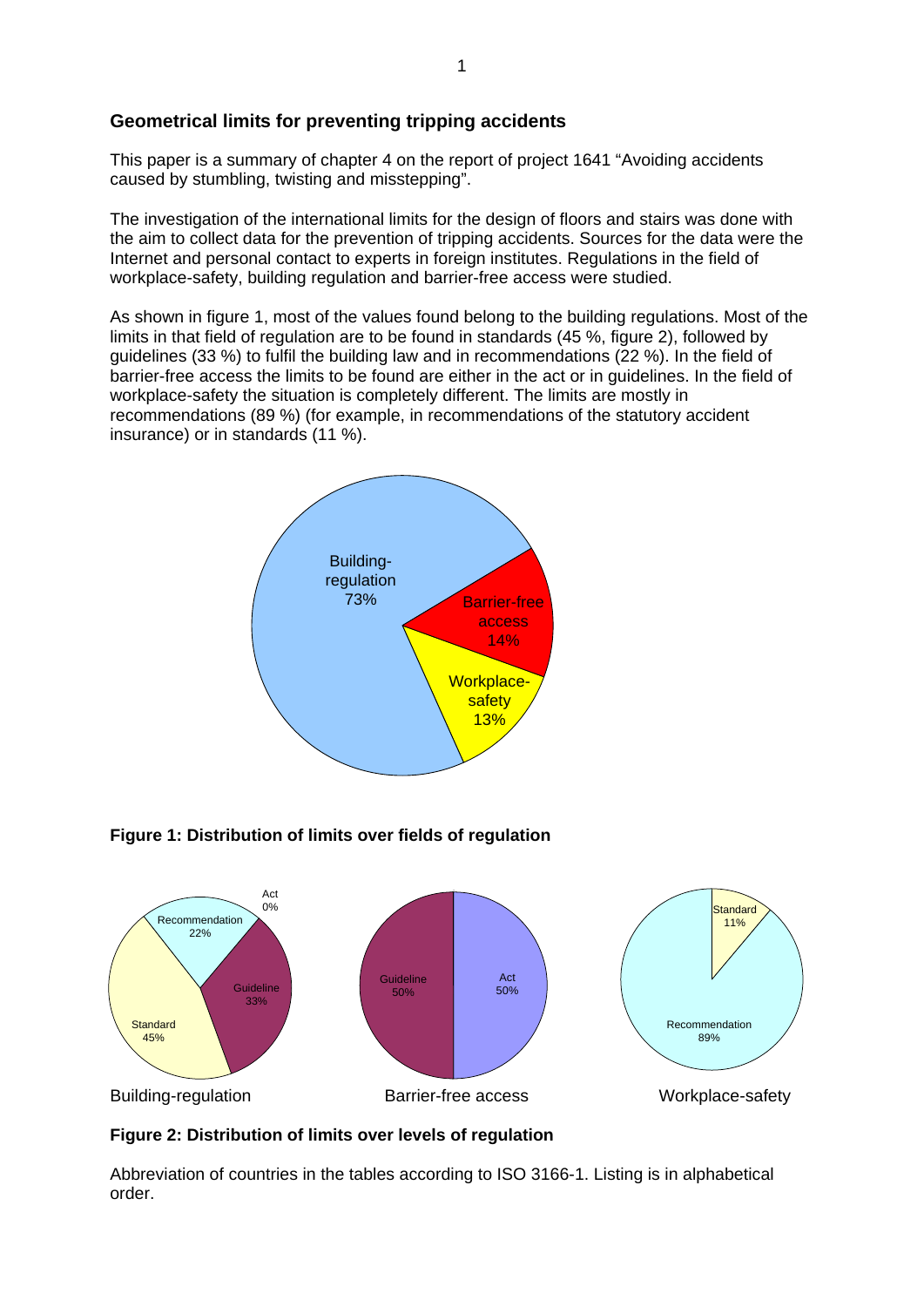#### **Table 1: Differences in level**



| Country                | Hight [mm]     | Ąct | Guideline | Standard | Recommendation | Workplace-safety | Building-reg. | Barrier-free acc. | Remark                                         | Source                                                                                                                                                                                                                    |
|------------------------|----------------|-----|-----------|----------|----------------|------------------|---------------|-------------------|------------------------------------------------|---------------------------------------------------------------------------------------------------------------------------------------------------------------------------------------------------------------------------|
|                        | $\overline{4}$ |     |           | x        |                | X                |               |                   |                                                | ISO 14122-2:2001 Safety of<br>machinery - Permanent means<br>of access to machinery -<br>Part 2: Working platforms and<br>walkways                                                                                        |
| <b>DE</b>              | $\overline{4}$ |     |           |          | X              | X                |               |                   |                                                | BGR 110, BGR 111, BGR 112,<br>BGR 181, BGR 202, BGI 588,<br>BGI 650, BGI 717, BGI 742,<br>BGI 860-1, BGI 869, BGI 889,<br>BGI 5001, BGI 5016                                                                              |
|                        | 3              |     |           |          | X              | X                |               |                   | On gratings                                    | <b>BGI 717</b>                                                                                                                                                                                                            |
|                        | $\overline{4}$ |     |           | x        |                |                  | X             |                   | On gratings, joints<br>between paving<br>units | DIN 24537-1:2006 Gratings<br>used as floor coverings -<br>Part 1: Metal gratings,<br>DIN 24537-3:2007 Gratings<br>used as floor coverings -<br>Part 3: Plastic gratings                                                   |
|                        | $\overline{2}$ |     |           | x        |                |                  | X             |                   | On gratings, profil-<br>hight                  | DIN 24531-1:2006 Gratings<br>used as stairtreads - Part 1:<br>Metal gratings                                                                                                                                              |
| ES                     | 6              |     | x         |          |                |                  | X             |                   |                                                | Documento Básico SU,<br>Seguridad de utilización                                                                                                                                                                          |
| <b>GB</b>              | 5              |     | X         |          |                |                  | X             |                   | Joints between<br>paving units                 | Building Regulation 2000,<br>Guide M, Access to and Use of<br><b>Buildings</b>                                                                                                                                            |
| $\mathsf{I}\mathsf{T}$ | $\overline{2}$ | x   |           |          |                |                  |               | X                 |                                                | decreto ministeriale 14 giugno<br>1989, n. 236                                                                                                                                                                            |
| <b>JP</b>              | 5              |     | x         |          |                |                  |               | X                 |                                                | Consideration for the Aged<br>and others' of the Evaluation<br>Method Standards under the<br><b>Housing Quality Assurance Act</b><br>(Ministry of Land, Infrastructure<br>and Transport Notification<br>No. 1347 of 2001) |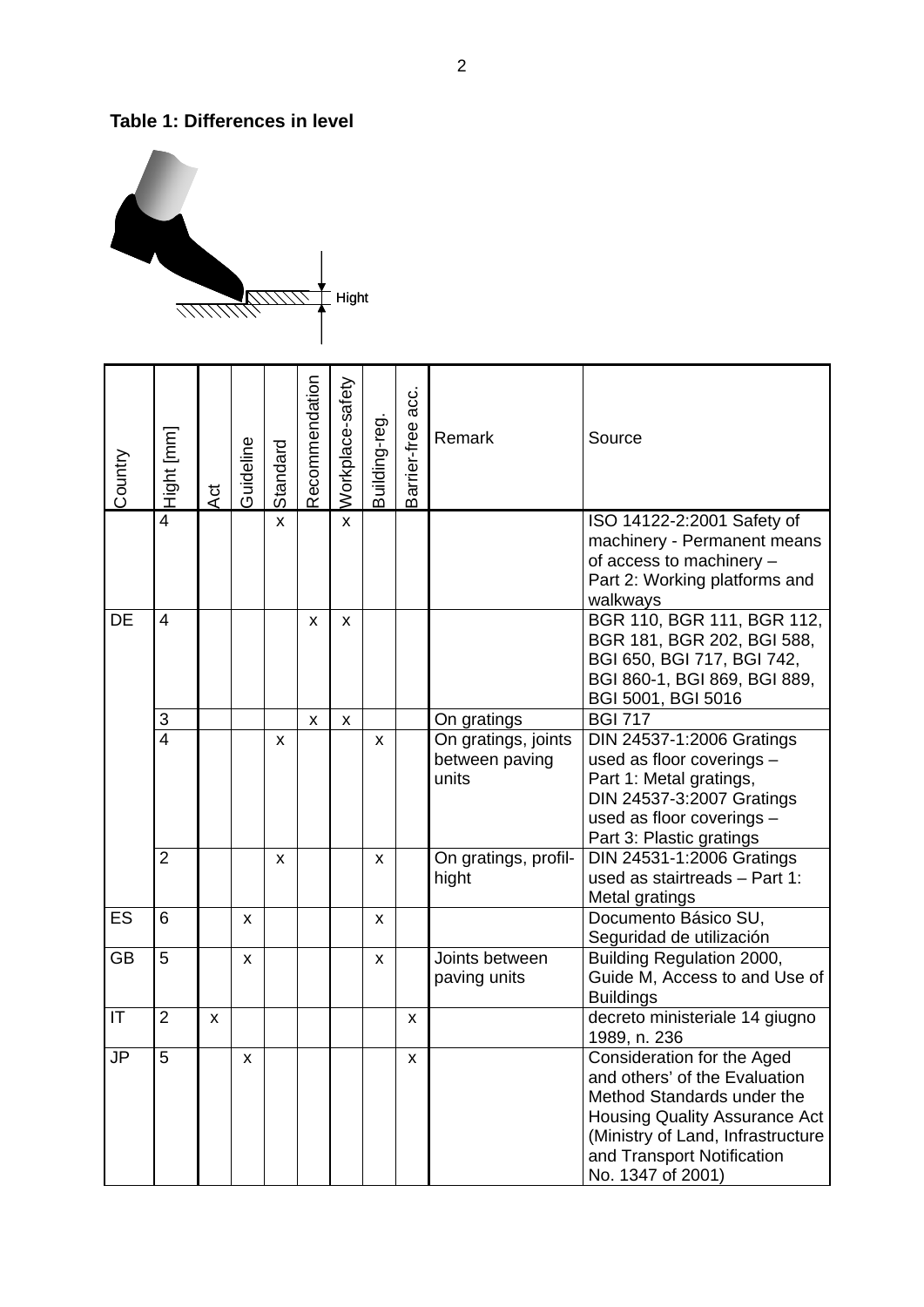| <b>Monday</b> | Hight [mm]                        | Act | Guideline | Standard     | Recommendation | Workplace-safety | Building-reg. | acc.<br>Barrier-free | Remark                                                                                              | Source                                                                                                                      |
|---------------|-----------------------------------|-----|-----------|--------------|----------------|------------------|---------------|----------------------|-----------------------------------------------------------------------------------------------------|-----------------------------------------------------------------------------------------------------------------------------|
|               | 0,8<br>1,2<br>$\overline{2}$      |     |           | $\mathsf{x}$ | X              |                  | $\mathsf{x}$  |                      | tiles<br>tolerance-class 1<br>tolerance-class 2<br>(preferred)<br>tolerance-class 3<br>(max. value) | 520.008 Toleranser, Anbefalte<br>toleransekrav til ferdig<br>overflate,<br>NS 3420 Beskrivelsestekster<br>for bygg, anlegg, |
|               | 1                                 |     |           | X            | X              |                  | X             |                      | Cast-concrete,<br>tolerance-class 3                                                                 | installasjoner. 3. utg., 1999                                                                                               |
|               | $\overline{7}$<br>9<br>11         |     |           | X            | X              |                  | X             |                      | Road blocks<br>tolerance-class<br>3<br>$\overline{\mathcal{A}}$<br>5                                |                                                                                                                             |
|               | $\overline{\mathbf{4}}$<br>6<br>8 |     |           | X            | X              |                  | X             |                      | <b>Natural stones</b><br>tolerance-class<br>3<br>4<br>5                                             |                                                                                                                             |
|               | $\overline{2}$                    |     |           | $\mathsf{x}$ | X              |                  | $\mathsf{x}$  |                      | Concrete paving<br>slabs, Werkstein,<br>brick, tolerance-<br>class <sub>2</sub>                     |                                                                                                                             |
| <b>US</b>     | 6                                 |     |           | X            |                |                  | X             |                      |                                                                                                     | <b>ICC/ANSI A 117.1-1998</b><br>Accessible and usable<br>buildings and facilities                                           |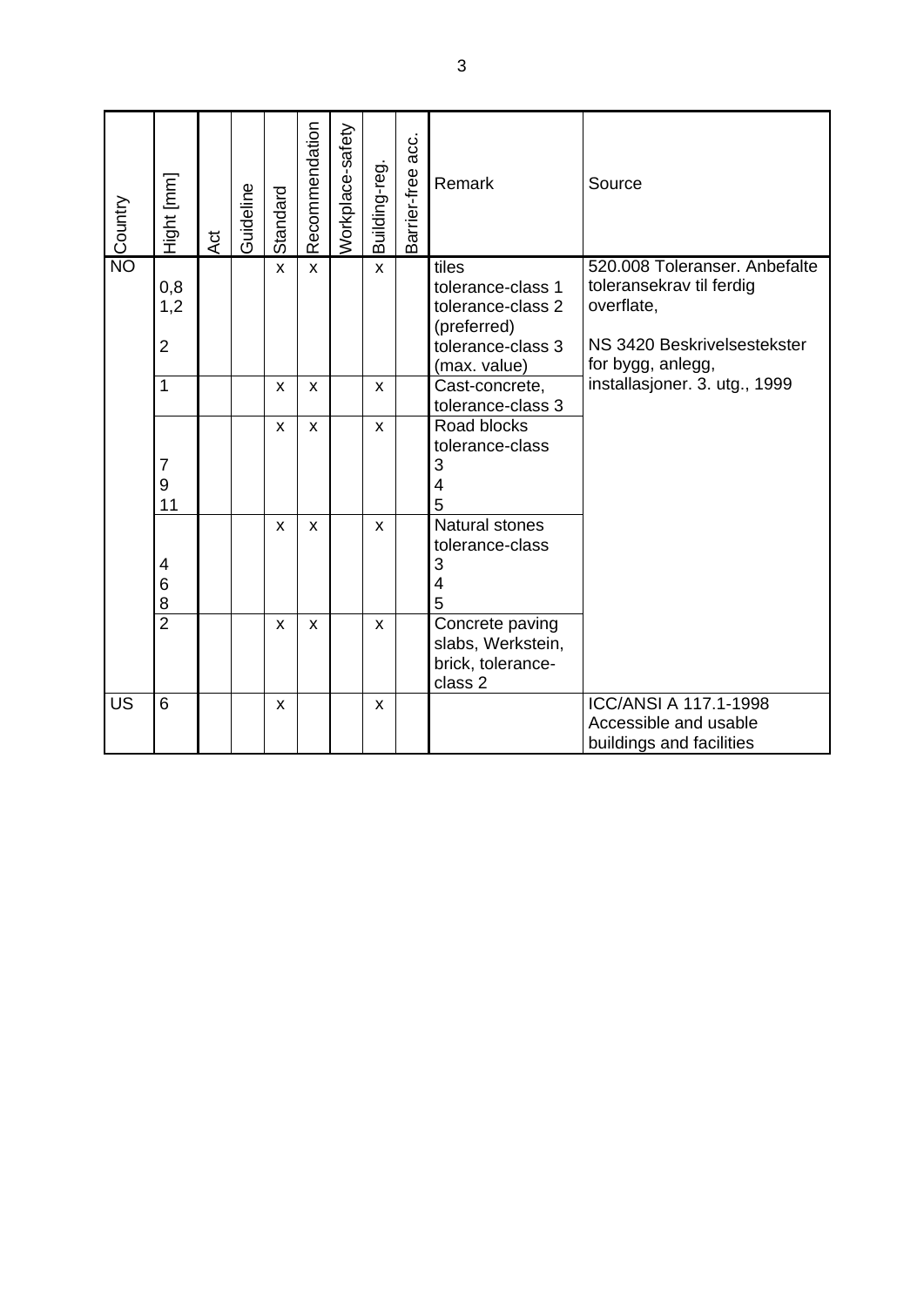#### **Table 2: Gradients**

|         |                        |     |           |          |                |                  | Gradient      |                      | Hight  |                                                                            |
|---------|------------------------|-----|-----------|----------|----------------|------------------|---------------|----------------------|--------|----------------------------------------------------------------------------|
| Country | Gradient<br>Hight [mm] | Act | Guideline | Standard | Recommendation | Workplace-safety | Building-reg. | acc.<br>Barrier-free | Remark | Source                                                                     |
| US      | 1:2<br>6-13 mm         |     |           | X        |                |                  | X             |                      |        | ICC/ANSI A 117.1-1998<br>Accessible and usable<br>buildings and facilities |
| ES      | 25 %<br>50 mm          |     | X         |          |                |                  | X             |                      |        | Documento Básico SU,<br>Seguridad de utilización                           |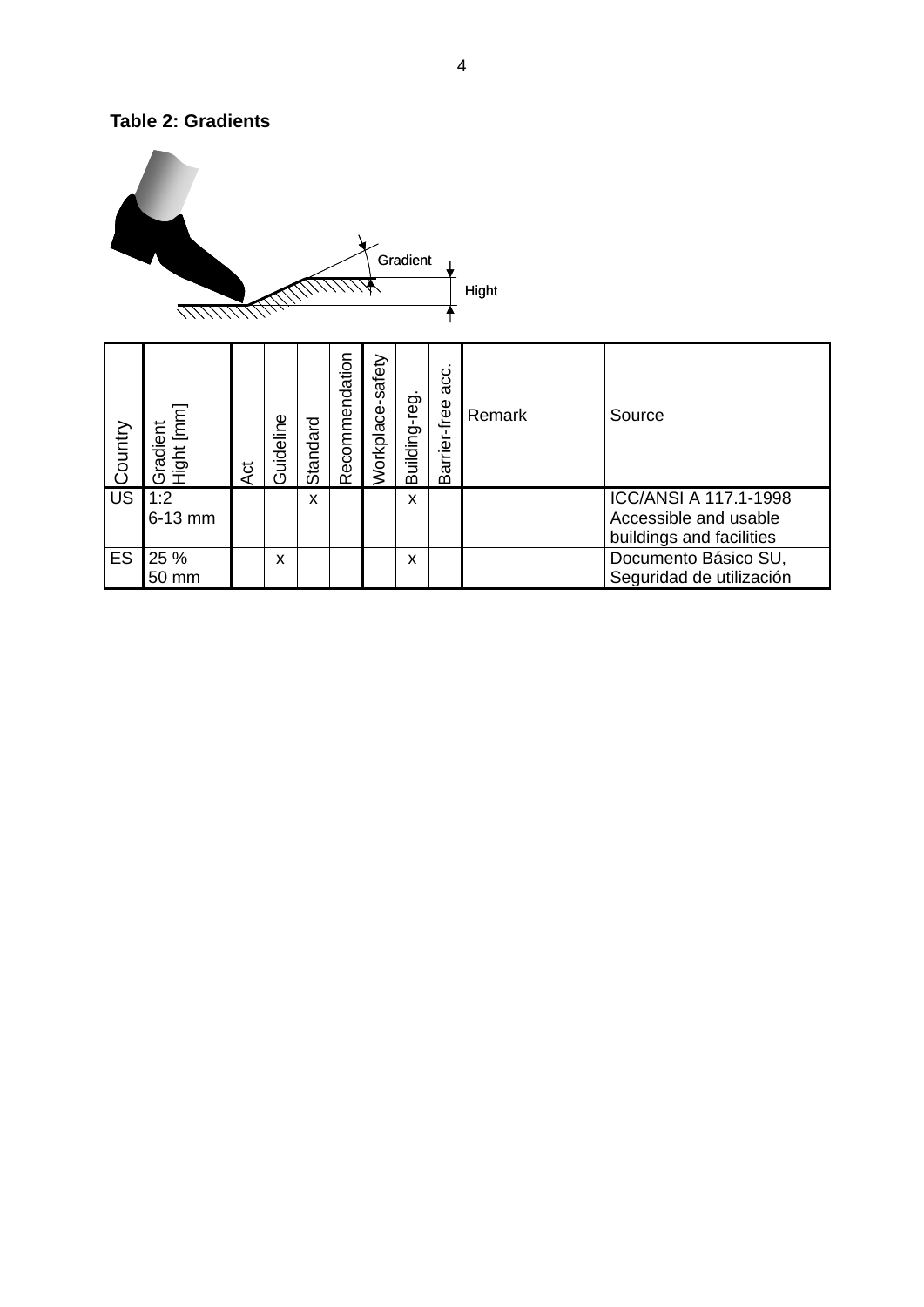#### **Table 3: Thresholds**



| Country   | Hight [mm] | $\overline{A}$ Ct | Guideline | Standard | Recommendation | Workplace-safety | Building-reg | acc.<br>arrier-free<br>m | Remark                     | Source                                                                                                                                                                                                          |
|-----------|------------|-------------------|-----------|----------|----------------|------------------|--------------|--------------------------|----------------------------|-----------------------------------------------------------------------------------------------------------------------------------------------------------------------------------------------------------------|
| DE        | 30         |                   |           |          | X              | X                |              |                          | Entrances of<br>cash-boxes | <b>BGI 532</b>                                                                                                                                                                                                  |
| <b>GB</b> | 15         |                   | X         |          |                |                  | X            |                          | entrances                  | Building Regulation 2000,<br>Guide M, Access to and Use of<br><b>Buildings</b>                                                                                                                                  |
| IE        | 15         |                   | X         |          |                |                  |              | X                        | entrances                  | <b>Building Regulations 2000,</b><br>Technical Guidance Document M,<br><b>Access for People with Disabilities</b>                                                                                               |
| IE        | 10         |                   | X         |          |                |                  |              | X                        | Internal doors             | Building Regulations 2000,<br><b>Technical Guidance Document M,</b><br>Access for People with Disabilities                                                                                                      |
| <b>JP</b> | 20         |                   | X         |          |                |                  |              | X                        | entrances                  | Consideration for the Aged and<br>others' of the Evaluation Method<br>Standards under the Housing<br>Quality Assurance Act (Ministry of<br>Land, Infrastructure and Transport<br>Notification No. 1347 of 2001) |
| <b>NZ</b> | 20         |                   | X         |          |                |                  | X            |                          | entrances                  | <b>Approved Document for New</b><br>Zealand Building Code,<br><b>Clause D1 Access Routes</b>                                                                                                                    |
| <b>US</b> | 13         |                   |           | X        |                |                  | X            |                          | entrances                  | <b>ICC/ANSI A 117.1-1998</b><br>Accessible and usable buildings<br>and facilities                                                                                                                               |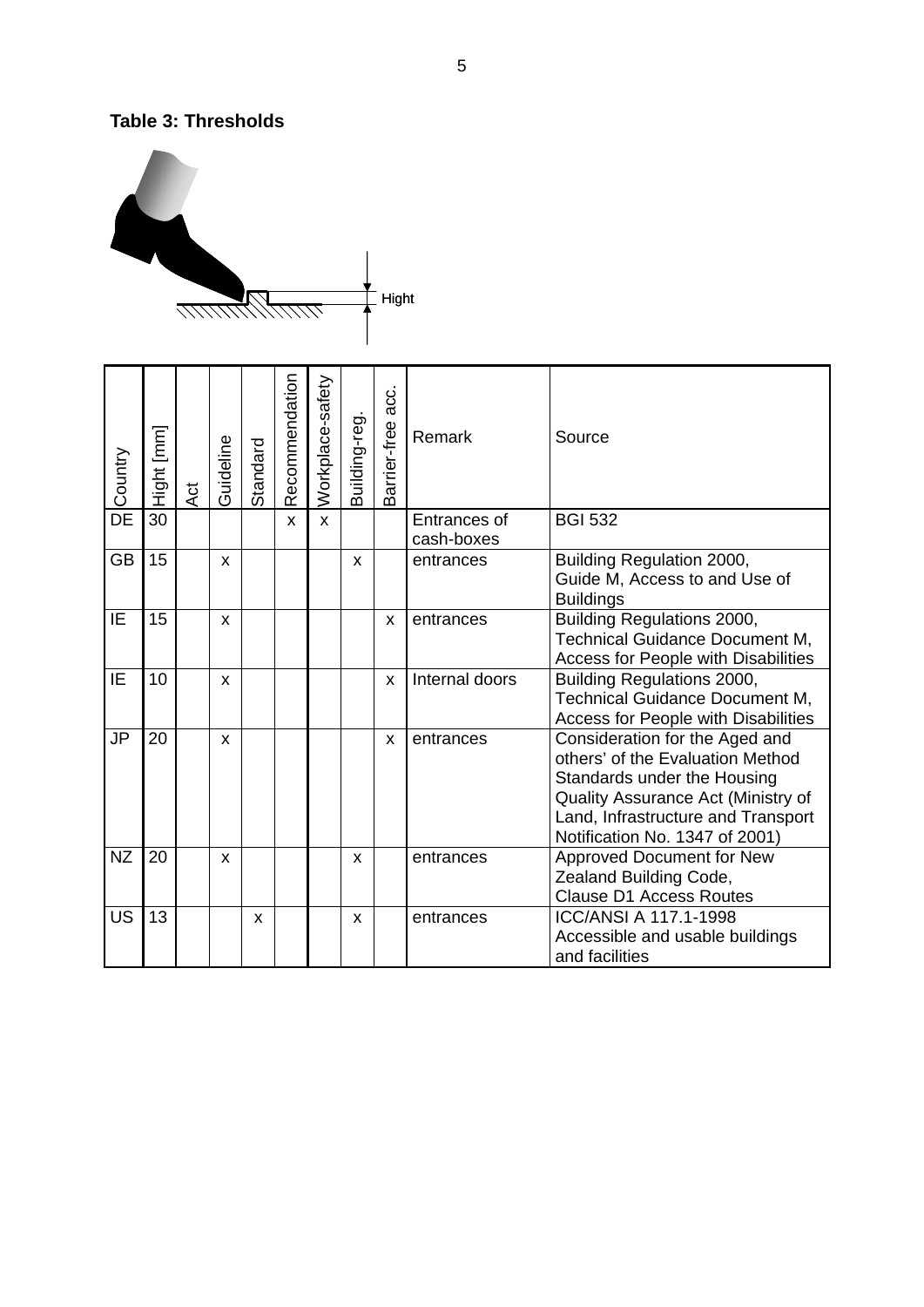#### **Table 4: Taktile elements**



| Country   | $\begin{bmatrix} 1 \\ 2 \end{bmatrix}$<br>Hight | 5d | Guideline | Standard | Recommendation | safety<br>Workplace | Building-reg | း<br>အ<br>rrier-free<br>Bā | Remark                | Source                              |
|-----------|-------------------------------------------------|----|-----------|----------|----------------|---------------------|--------------|----------------------------|-----------------------|-------------------------------------|
| <b>GB</b> | 5                                               |    | X         |          |                |                     | X            |                            | <b>External areas</b> | Building Regulation 2000,           |
|           | 6                                               |    | X         |          |                |                     | X            |                            | 400 to 1200 mm        | Guide M, Access to and Use of       |
|           |                                                 |    |           |          |                |                     |              |                            | in front of stairs    | <b>Buildings</b>                    |
| <b>US</b> | 5                                               |    |           | x        |                |                     | X            |                            | In front of           | ICC/ANSI A 117.1-1998 Accessible    |
|           |                                                 |    |           |          |                |                     |              |                            | plattform edges       | and usable buildings and facilities |

#### **Table 5: Joints between paving units**



| Country   | with [mm] | ಕ | Guideline | Standard | Recommendation | safety<br>Norkplace | Building-reg. | acc.<br>-free<br><b>Barrier</b> | Remark                                   | Source                                              |
|-----------|-----------|---|-----------|----------|----------------|---------------------|---------------|---------------------------------|------------------------------------------|-----------------------------------------------------|
| <b>GB</b> | 10        |   | X         |          |                |                     | X             |                                 | max. dept von 5 mm,<br>external areas    | Building Regulation 2000,<br>Guide M, Access to and |
|           | 5         |   | X         |          |                |                     | X             |                                 | Without limit in dept,<br>external areas | Use of Buildings                                    |
| IT        | 5         | x |           |          |                |                     |               | X                               |                                          | decreto ministeriale 14<br>giugno 1989, n. 236      |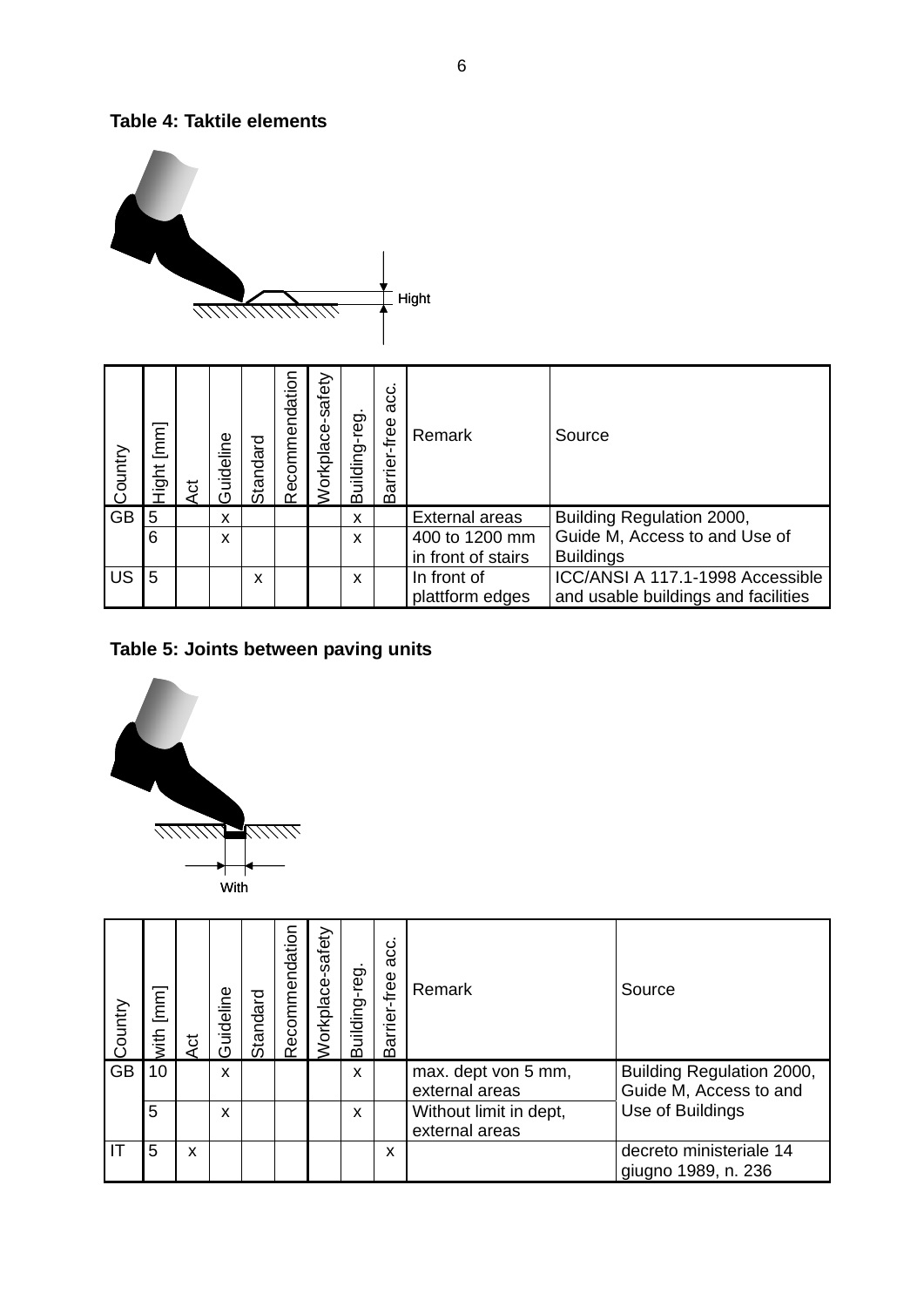## **Table 6: Openings in floorings**



| Country         | length x with<br>[mm]<br>Diameter or | Act | Guideline | Standard | Recommendation | Workplace-safety | Building-reg. | acc.<br>Barrier-free | Remark              | Source                                              |
|-----------------|--------------------------------------|-----|-----------|----------|----------------|------------------|---------------|----------------------|---------------------|-----------------------------------------------------|
| $\overline{DE}$ | 50,8x                                |     |           | X        |                |                  | X             |                      | Gratings on         | DIN 24537-1:2006                                    |
|                 | 34,3                                 |     |           |          |                |                  |               |                      | platforms           | Gratings used as floor<br>coverings - Part 1: Metal |
|                 |                                      |     |           |          |                |                  |               |                      |                     | gratings                                            |
|                 | 50 x 38                              |     |           | X        |                |                  | $\mathsf{x}$  |                      | Gratings on         | DIN 24537-3:2007                                    |
|                 |                                      |     |           |          |                |                  |               |                      | platforms           | Gratings used as floor                              |
|                 |                                      |     |           |          |                |                  |               |                      |                     | coverings - Part 3: Plastic                         |
|                 |                                      |     |           |          |                |                  |               |                      |                     | gratings                                            |
|                 | 20                                   |     |           |          | X              | X                |               |                      | With                | <b>BGI 810-1</b>                                    |
|                 | 50,8x                                |     |           |          | X              | X                |               |                      | Gratings on         | <b>BGI 588</b>                                      |
|                 | 34,3                                 |     |           |          |                |                  |               |                      | platforms           |                                                     |
|                 | 60 x 60 or                           |     |           |          | X              | $\mathbf{x}$     |               |                      | Gratings on         | <b>BGI 588</b>                                      |
|                 | 120 x 40                             |     |           |          |                |                  |               |                      | platforms           |                                                     |
|                 |                                      |     |           |          |                |                  |               |                      | penetrable for      |                                                     |
|                 |                                      |     |           |          |                |                  |               |                      | bulk material       |                                                     |
|                 | 10                                   |     |           |          | X              | X                |               |                      | With of gratings in | <b>BGI 588</b>                                      |
|                 |                                      |     |           |          |                |                  |               |                      | public areas        |                                                     |
| ES              | 15                                   |     | X         |          |                |                  | $\mathsf{x}$  |                      |                     | Documento Básico SU,                                |
|                 |                                      |     |           |          |                |                  |               |                      |                     | Seguridad de utilización                            |
| IT              | 20                                   | X   |           |          |                |                  |               | X                    |                     | decreto ministeriale 14                             |
|                 |                                      |     |           |          |                |                  |               |                      |                     | giugno 1989, n. 236                                 |
| <b>US</b>       | 13                                   |     |           | X        |                |                  | X             |                      |                     | ICC/ANSI A 117.1-1998                               |
|                 |                                      |     |           |          |                |                  |               |                      |                     | Accessible and usable                               |
|                 |                                      |     |           |          |                |                  |               |                      |                     | buildings and facilities                            |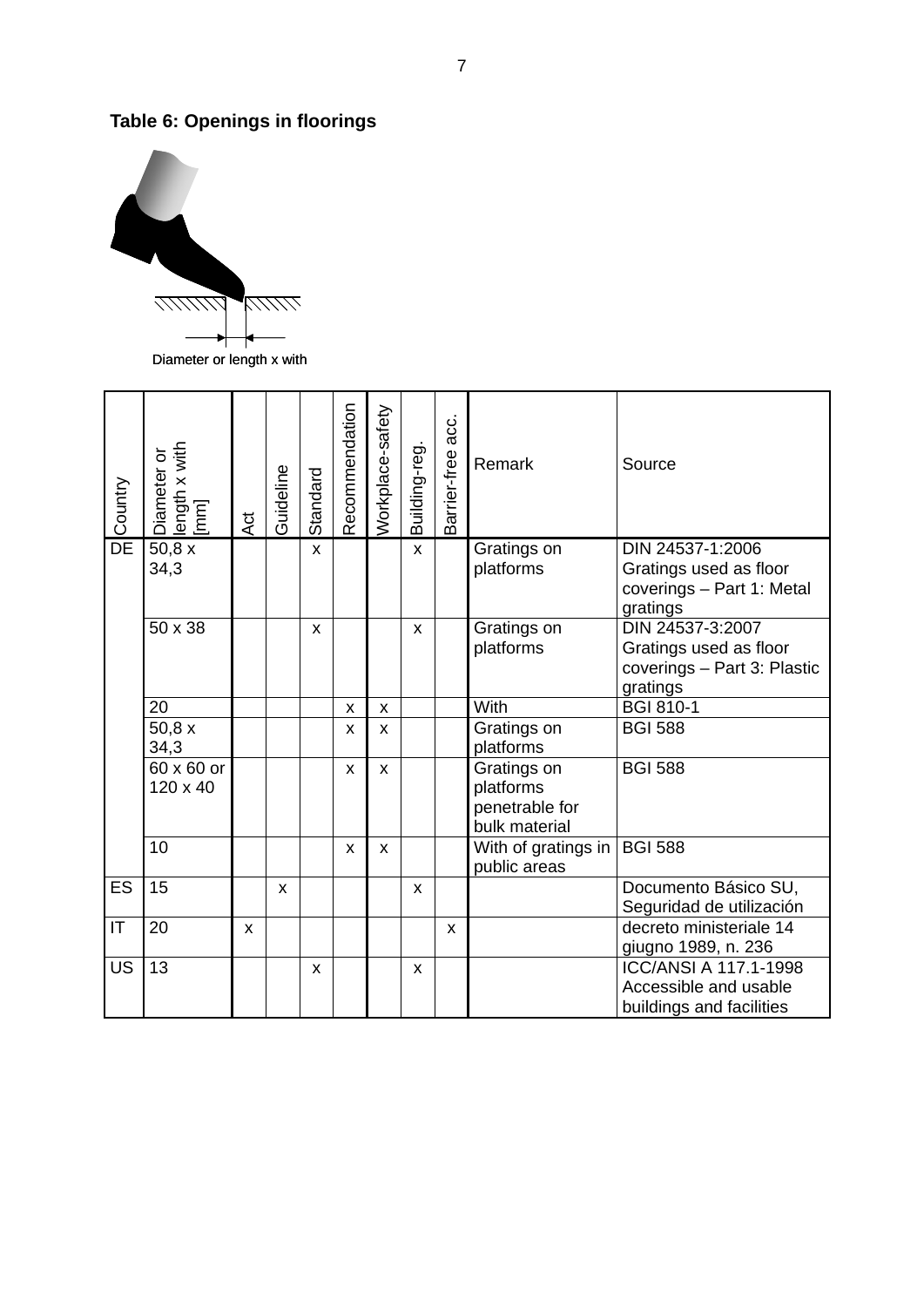

## **Table 7: Projection of step nosings**

| Country                  | Value [mm] | 4ct | Guideline | Standard     | Recommendation | Workplace-safety | Building-reg. | acc.<br>Barrier-free | Remark                | Source                                                                                                               |
|--------------------------|------------|-----|-----------|--------------|----------------|------------------|---------------|----------------------|-----------------------|----------------------------------------------------------------------------------------------------------------------|
| DE                       | 30         |     |           | X            |                |                  | X             |                      |                       | DIN 18065:2000 Stairs in<br>buildings - Terminology,<br>measuring rules, main<br>dimensions                          |
| <b>GB</b>                | $\leq$ 25  |     | X         |              |                |                  | X             |                      |                       | Building Regulation 2000,<br>Guide M, Access to and Use of<br><b>Buildings</b>                                       |
| IE                       | $15 - 25$  |     | X         |              |                |                  |               | X                    |                       | Building Regulations 2000,<br><b>Technical Guidance Document</b><br>M, Access for People with<br><b>Disabilities</b> |
| IE                       | $\geq 16$  |     | X         |              |                |                  | X             |                      | Open raisers          | <b>Building Regulations 1997</b><br><b>Technical Guidance Document</b><br>K, Stairways, Ladders, Ramps<br>and Guards |
| $\mathsf{I}\mathsf{T}$   | $20 - 25$  | X   |           |              |                |                  |               | X                    | Open raisers          | decreto ministeriale 14 giugno<br>1989, n. 236                                                                       |
| <b>NZ</b>                | $15 - 25$  |     | X         |              |                |                  | X             |                      | Open raisers          | <b>Approved Document for New</b>                                                                                     |
|                          | $0 - 25$   |     | X         |              |                |                  | X             |                      | <b>Closed raisers</b> | Zealand Building Code,<br><b>Clause D1 Access Routes</b>                                                             |
| $\overline{\mathsf{US}}$ | $≤38$      |     |           | $\mathsf{x}$ |                |                  | X             |                      |                       | ICC/ANSI A 117.1-1998<br>Accessible and usable<br>buildings and facilities                                           |